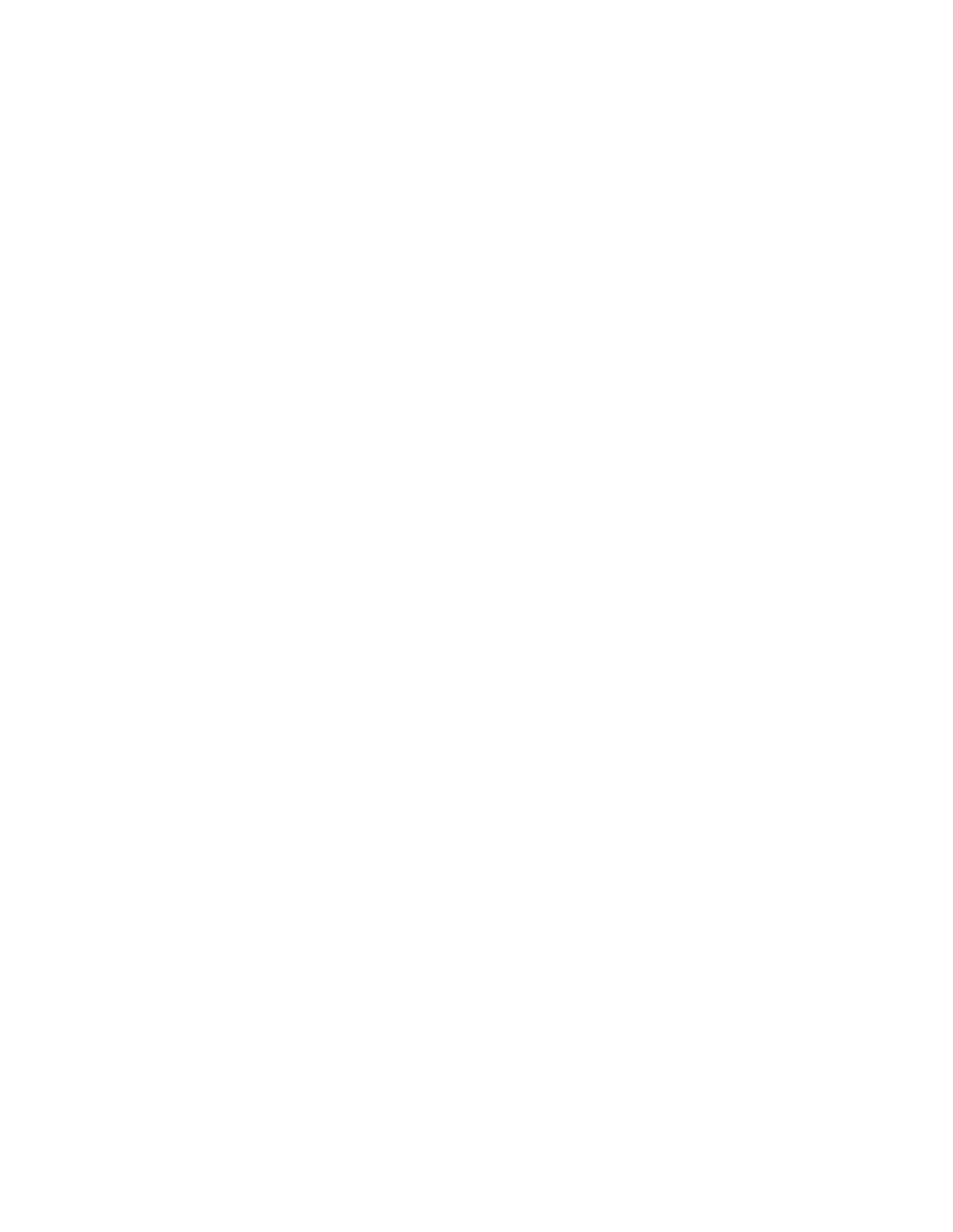# <span id="page-2-0"></span>**Table of Contents**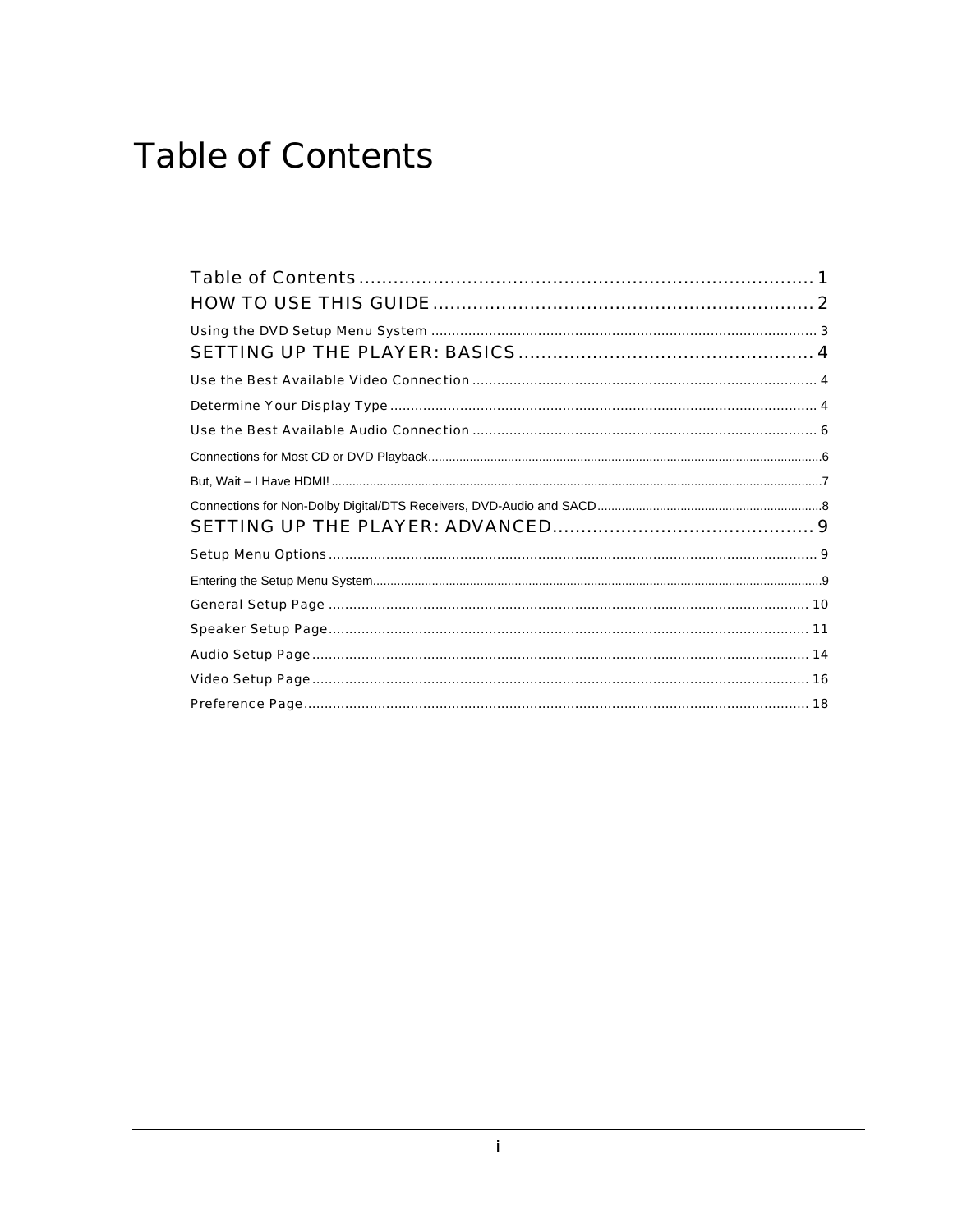# <span id="page-3-0"></span>HOW TO USE THIS GUIDE

This guide is written in a very procedural manner. Unlike most User Manuals which read like dictionaries and are only *slightly* less interesting, OPPO was kind enough to allow us to contribute to a "kindler and gentler" Setup Guide that takes you through the setup process the way we do it  $$ almost every week of our lives.

So, forget what you know. If you want to learn how to point a remote control, put in batteries, or find out that it's bad to leave a DVD player out in the rain, read the standard User Manual. If you want to explore the DV-970HD and get it up and running on your system in the best way possible… read on.

> - Clint DeBoer Editor-in-Chief, [Audioholics.com](http://www.audioholics.com/)



Watch out for these tech notes along the way to help you get the most out of your DVD player purchase. Following these notes can mean the difference between a good picture and a GREAT picture!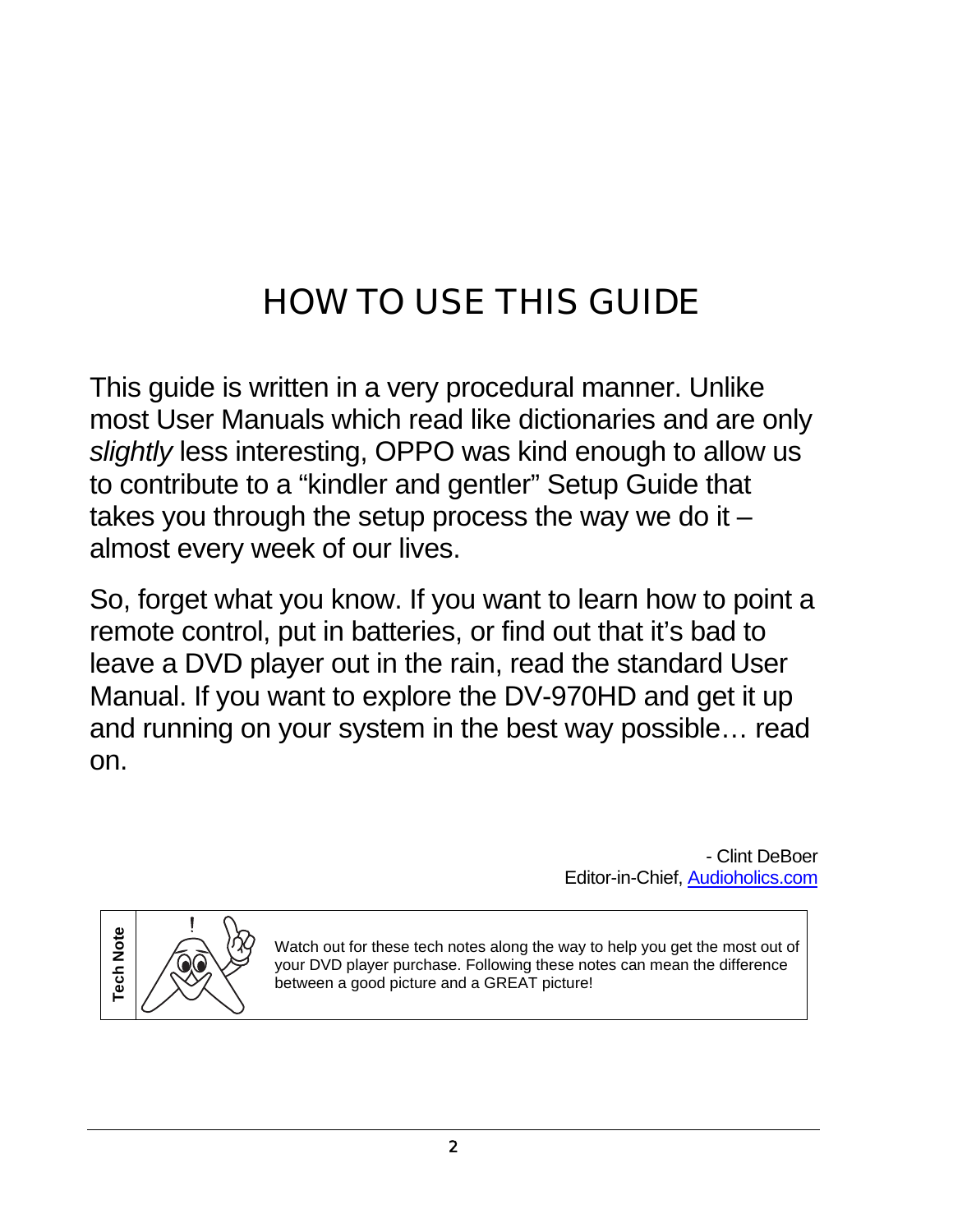# <span id="page-4-0"></span>Using the DVD Setup Menu System

In many places of this guide, the DVD player's Setup Menu needs to be adjusted to match your specific audio/video configuration. To access the DVD player's Setup Menu simply press the **SETUP** button on the remote control when the disc is stopped. When asking you to make menu adjustments, we will use the following terminology to indicate the location of the desired function:

#### **Setup Menu Name > Menu Item > Submenu Item (or Selection)**

**Setup Menu Name** is the actual name of the uppermost setup menu level. With the OPPO DV-970HD there are exactly five (5) Setup Menu pages or sections, each represented by an icon on the top of the Setup Menu screen. They are: **General Setup Page, Speaker Setup Page, Audio Setup Page, Video Setup Page,** and **Preference Page.** 

**Menu Item** is the parameter to be adjusted which appears below the **Top Menu Name**. It is the list of items on the left of the current Setup screen.

**Submenu Item (or the selection)** is the actual numeric or descriptive element that represents the change being made to the selected parameter. It is the item located to the immediate right of its corresponding **Menu Item**.

This diagram should give a good description of the various elements and their context. In this screen we could, for example, instruct you to set the **Rear Speaker** parameter to **Small** in the **Speaker Setup Page**. To indicate where we were, you would see the following: **Speaker Setup Page > Rear Speaker > Small**.

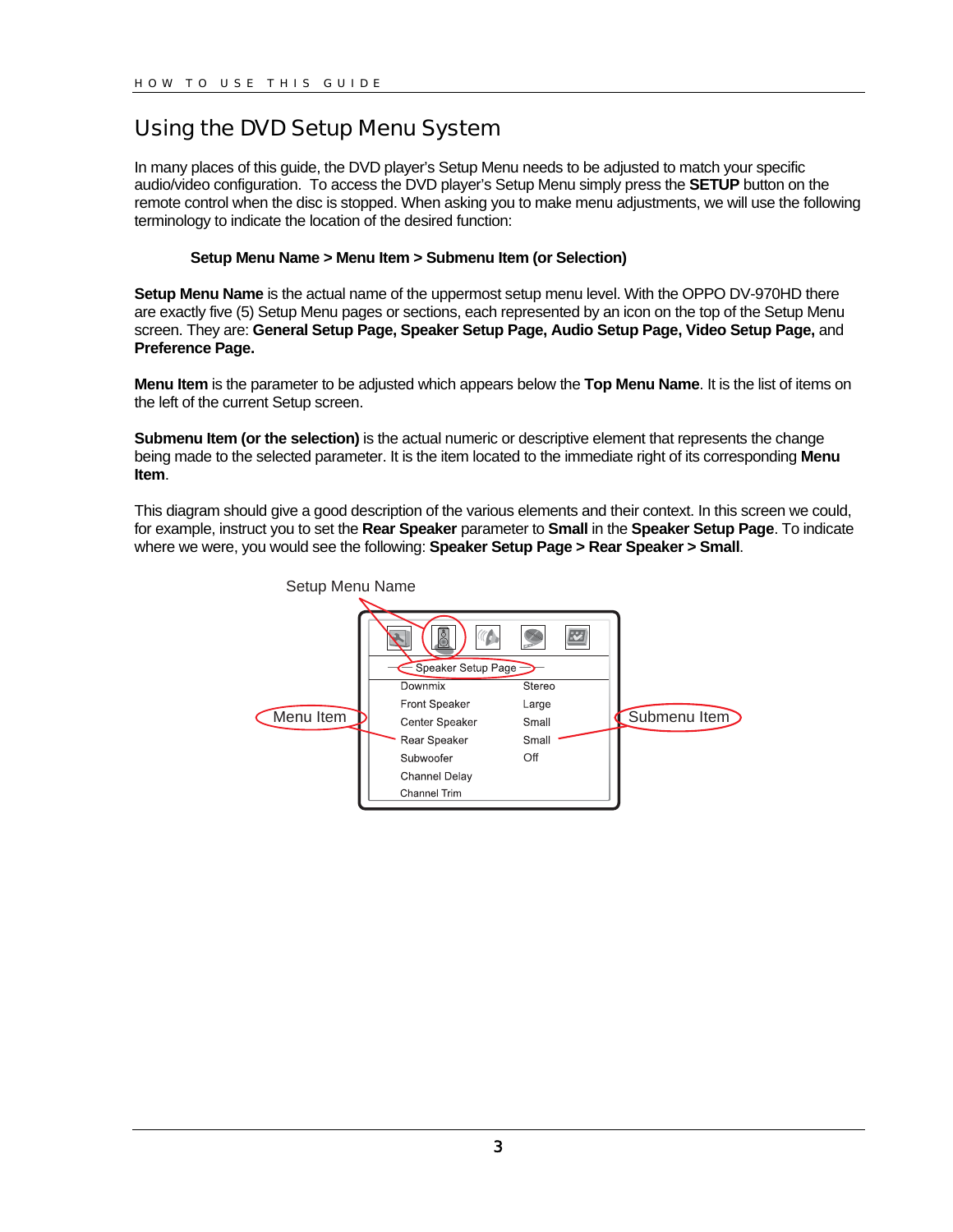# <span id="page-5-0"></span>SETTING UP THE PLAYER: BASICS

Follow these simple steps to successfully set up your player for use in your system

# Use the Best Available Video Connection



If an HDMI or DVI connection is present on your television or display, use it. The OPPO DVD player has an HDMI (digital) video output which presents the highest possible resolutions and video quality. If the television you are using has only component video inputs, then select a component video cable (it has three RCA-style connections on each end typically colored red, green, and blue). If your television is older and has neither of these inputs you may use s-video (a special 4-pin cable) or composite (typically a single yellow RCA-style cable).

# Determine Your Display Type



For best performance, your Oppo DVD player must be correctly configured for playback even before the first disc is inserted. This is done under **General Setup Page > TV Display** in the Setup Menu.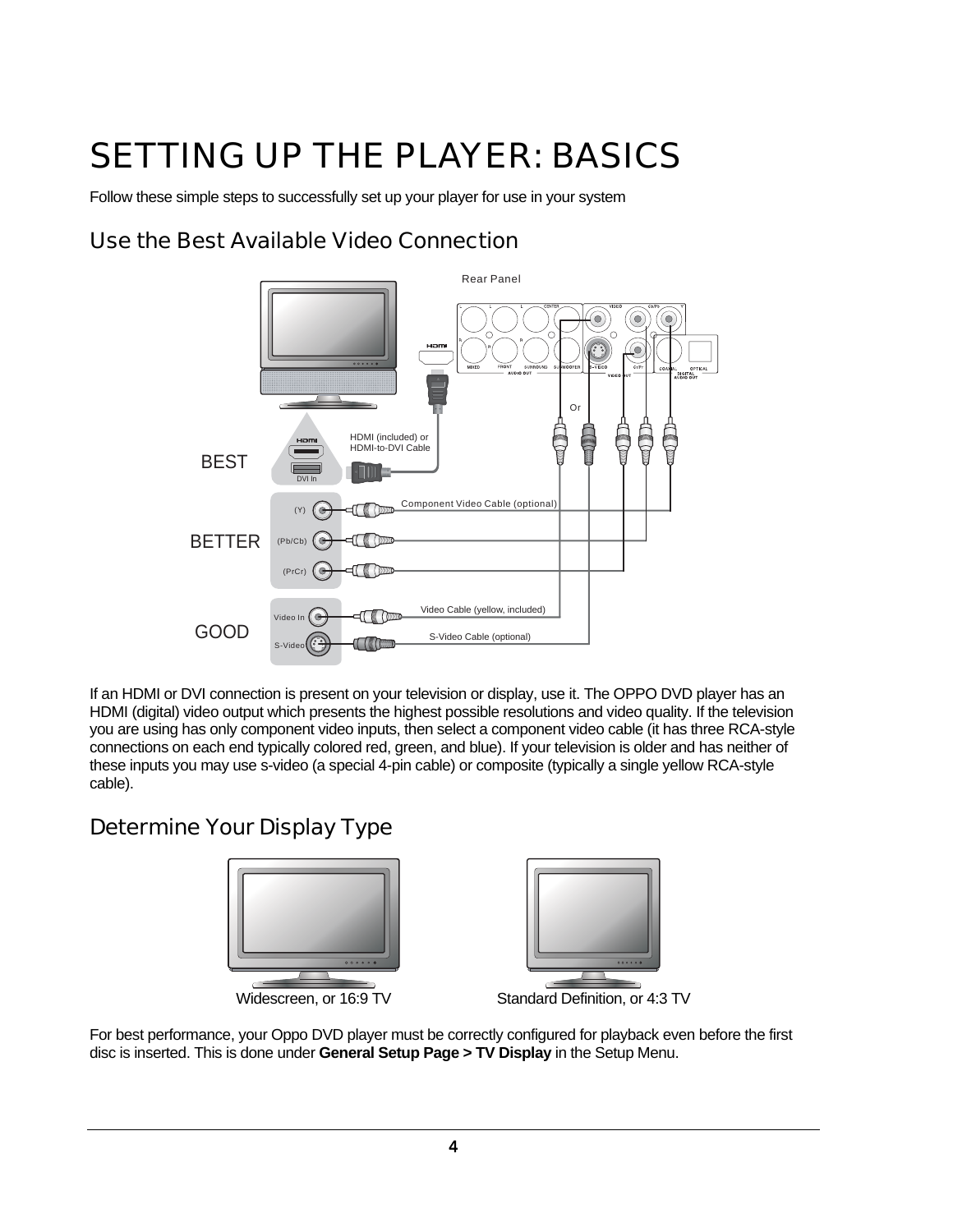If you have a widescreen (16:9) display as pictured on the left, select one of these options:

- **16:9 Wide** 16:9 (widescreen) sources will be displayed in their native aspect ratio, and 4:3 sources will be stretched.
- **16:9 Wide/SQZ** 16:9 (widescreen) as well as 4:3 sources will be displayed in their native aspect ratio. Please note that in this mode 4:3 sources will be displayed with black borders on both sides to maintain the correct 4:3 aspect ratio.



If you are using a plasma or widescreen CRT display you will want to avoid leaving black bars on the screen for any length of time as you may encounter temporary burn-in where the display retains memory of the "used" part of screen and the unused (black bar) portions are clearly defined on the screen during subsequent viewing sessions. The "16:9 Wide" mode is the best choice for these types of displays.

If you have a 4:3 or standard definition screen as pictured on the right, select one of these options:

- **4:3 Pan/Scan**  4:3 TV Pan and Scan. Choose when the display is 4:3. Both sides of a widescreen image are clipped (you lose about 30% of the picture).
- **4:3 Letterbox** 4:3 TV Letterbox. Choose when the display is 4:3. Widescreen image is displayed in "letterbox" format with black borders on top and bottom (preferred).

#### Notes When Using HDMI

- If your AV receiver or display has an HDMI input, you can use the included HDMI cable to connect the DVD player to the TV. This is the most preferred connection method as it provides a pure digital connection for video signal and, depending upon your system, can also deliver high resolution digital audio over the same cable.
- When playback is completely stopped, use the "HDMI" button on the remote control to switch the video output resolution. Select the resolution that produces the best picture quality on your TV. For most flat panels and DLP™, LCD or LCoS (SXRD™, D-ILA™) rear projection televisions this will be 720p. For CRT rear projection televisions this will likely be 1080i. For non HD displays (very rare if they have HDMI or DVI) this will be 480p.
- If the HDMI input of your TV is only capable of decoding 2-channel digital audio, it is recommended that you set **Speaker Setup Page > Down-mix** to **"Stereo"**. This sets the audio down-mix mode of the DVD player to "Stereo".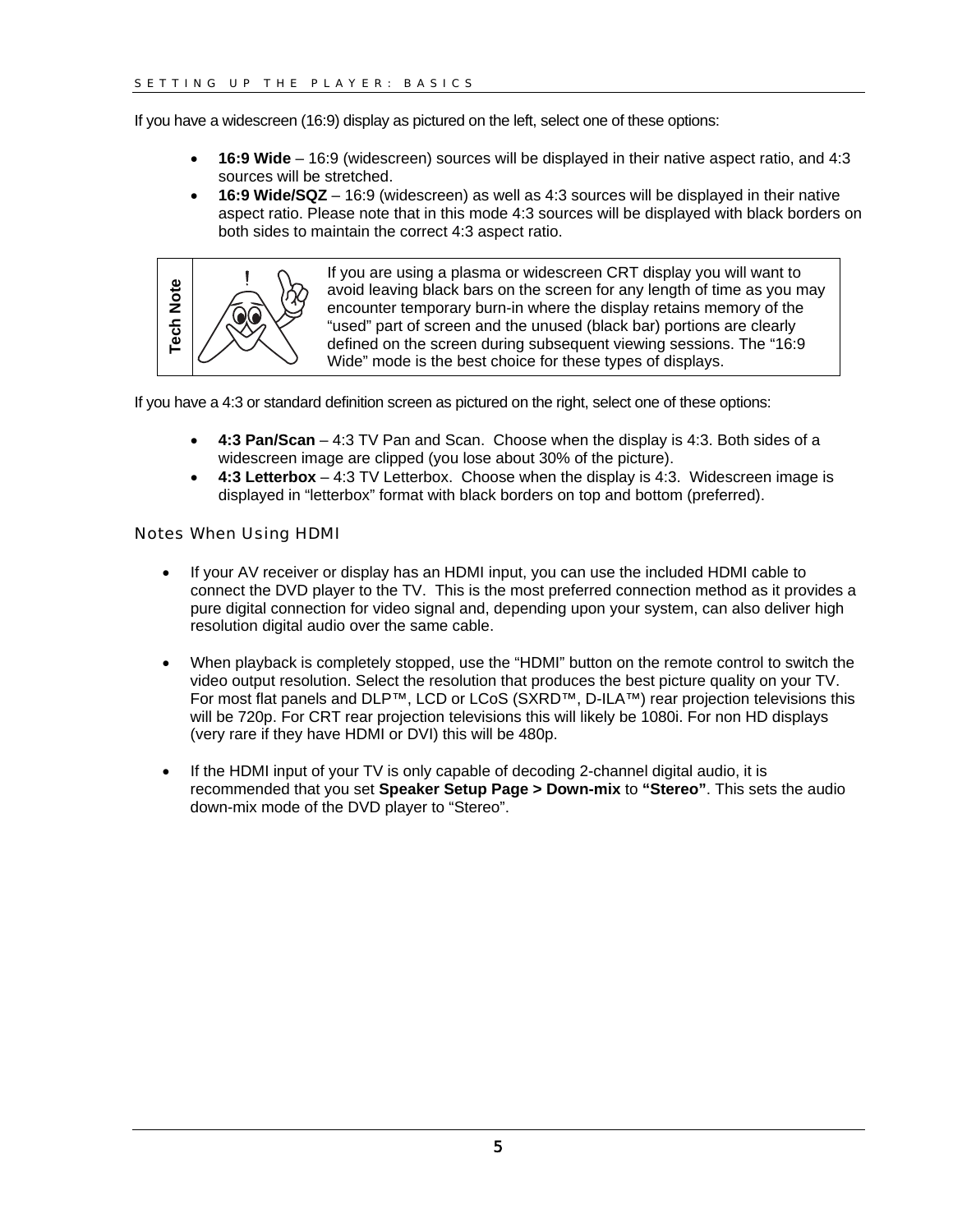# <span id="page-7-0"></span>Use the Best Available Audio Connection

### Connections for Most CD or DVD Playback



If at all possible you will want to connect audio using digital cables (either coaxial S/PDIF or optical S/PDIF). If your receiver or integrated amplifier does not have Dolby Digital or DTS capability (for instance, an older Pro Logic model) then you should connect the "Mixed" stereo output of the OPPO DVD player to your receiver or integrated amplifier (and immediately start saving for an upgrade!) Setting up, you have the following choices:

- **No Surround Speakers:** If the audio system *does not* have surround speakers, please use the analogue RCA-style cables and set the **Speaker Setup Page > Down-mix** to **"Stereo"** or **"V. Surround"**.
- **Surround, But No Dolby Digital or DTS Support:** If the audio system has surround speakers and Dolby Pro Logic Surround support, please use the analogue RCA-style cables set the **Speaker Setup Page > Down-mix** to **"Left/Right"**.
- **Surround Speakers and/or DTS and/or Dolby Digital Support:** If your receiver supports Dolby Digital and/or DTS then please use a digital coaxial or optical cable and set the **Audio Setup Page > SPDIF Output** to **"Raw"**. No additional audio cables will be needed unless you listen to SACD (see below).



**Speaker Setup Page > Downmix\*** settings: Left/Right, Stereo, V.Surr, 5.1CH \*does not affect digital player outputs



**Audio Setup Page > SPDIF Output\*** settings: Raw, PCM \*does not affect analogue player outputs

*Manufactured under license from Dolby Laboratories. "Dolby" and the double-D symbol are trademarks of Dolby Laboratories. "DTS" and "DTS Digital Out" are trademarks of Digital Theater Systems, Inc.*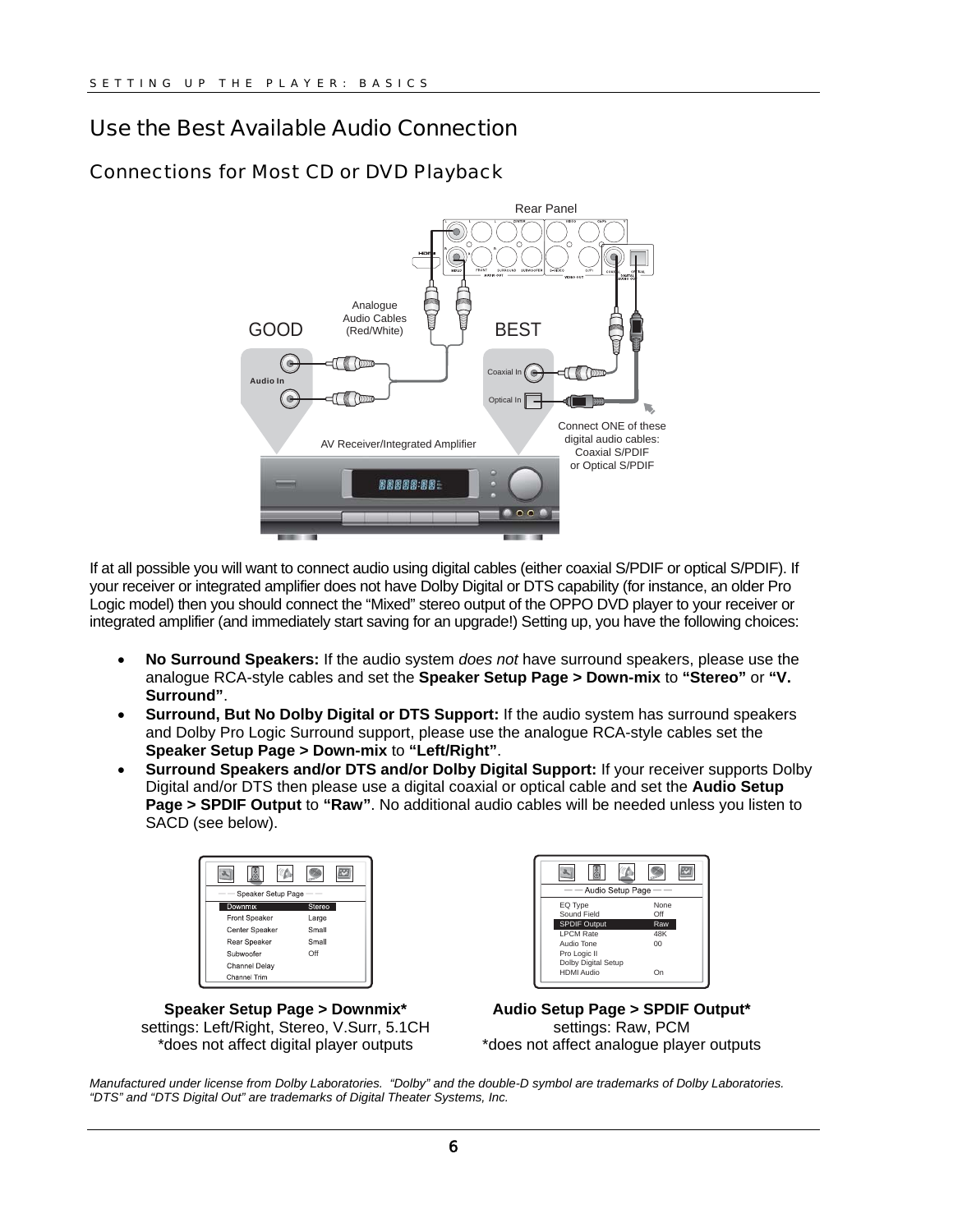### <span id="page-8-0"></span>But, Wait – I Have HDMI!



HDMI can transmit both audio AND video signals over a single cable. If you have an HDMI-capable display or, better yet, an HDMI-capable receiver that can support HDMI audio, you are in luck. Simply run an HDMI cable from the OPPO DVD player to your display or receiver and enable HDMI audio (if necessary) on that device (see your receiver or display's owners' manual for more information). You are now equipped to send all current audio formats to your display or receiver.



HDMI is a wonderful thing. A single cable can transport both audio AND video from your DVD player to your display. Be aware, however, that HDMI is an evolving standard, and there could be compatibility issues. The OPPO DV-970HD supports HDMI 1.1 audio. A receiver that supports HDMI 1.1 is required in order to play multi-channel audio for all formats, including DVD-Video/Audio and SACD (SACD DSD audio converted to multi-channel PCM). If the receiver supports HDMI 1.0 only, DVD-Audio and SACD will NOT be able to be sent via HDMI. To utlize DVD-Audio or SACD, please see next section for multi-channel analogue audio connection.

To get the best possible audio via HDMI, you may need to set the following options on the DVD player's setup menu, depending on your HDMI-capable receiver/display configuration:

- **No Surround Speakers (such as a TV):** If the receiver or TV *does not* have surround speakers, please set the **Speaker Setup Page > Down-mix** to **"Stereo"** or **"V. Surround"**. Also set the **Audio Setup Page > HDMI Audio** to "**Multi-Channel**". Alternatively, you may set **Audio Setup Page > HDMI Audio** to "**SPDIF**" and **Audio Setup Page > SPDIF Output** to "**PCM**".
- **Surround and Dolby Digital or DTS Support, or HDMI 1.0:** If the audio system has surround speakers and can support Dolby Digital or DTS with its HDMI input, please set **Audio Setup Page > HDMI Audio** to "**SPDIF**" AND **Audio Setup Page > SPDIF Output** to "**Raw**". In this case your audio system will perform decoding for Dolby Digital or DTS surround audio. Unfortunately the HDMI standard does not allow DVD-Audio or SACD to be sent over HDMI in this configuration.
- **Surround Speakers and HDMI 1.1 Multi-Channel PCM Audio Support:** If your receiver supports HDMI 1.1 Multi-Channel PCM audio, please set **Speaker Setup Page > Down-mix** to **"5.1 CH"** and **Audio Setup Page > HDMI Audio** to "**Multi-Channel**". In this configuration you can enjoy all audio formats using the HDMI connection. The DVD player performs decoding for compressed audio.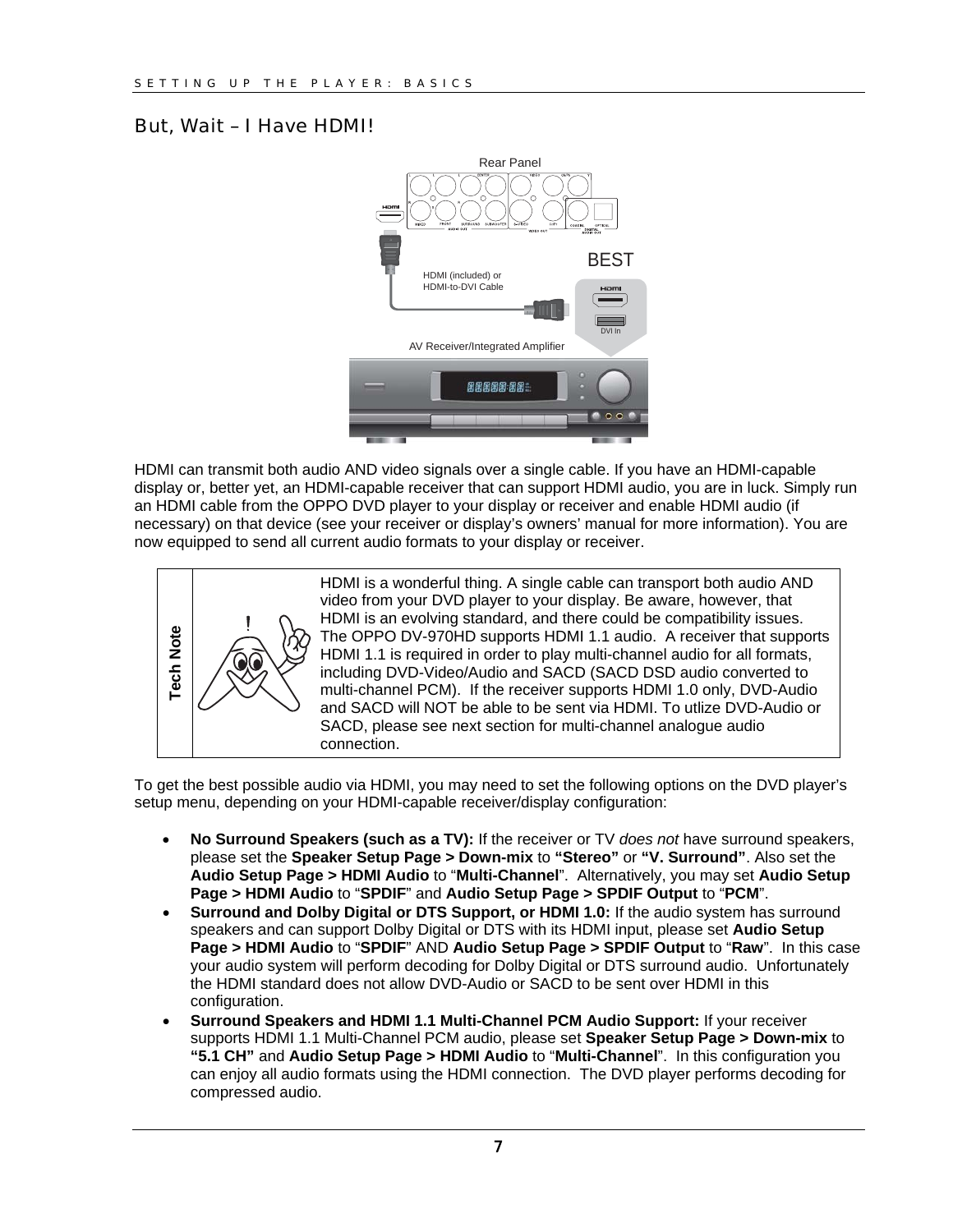### <span id="page-9-0"></span>Connections for Non-Dolby Digital/DTS Receivers, DVD-Audio and SACD



Receiver/Amplifier with 5.1ch Audio Input

#### **Dolby Pro Logic Receivers**

If you have an older Dolby Pro Logic surround receiver that does not support Dolby Digital or DTS but has multichannel inputs, you **will** want to connect the 6 analogue outputs of the OPPO DVD player to the analogue multichannel inputs of your receiver. To do this you must:

- Use six (6) analogue RCA-style cables and set the **Speaker Setup Page > Down-mix** to **"5.1CH"**.
- Enable or select the multi-channel analogue inputs on your receiver

This is absolutely worth it if you haven't yet upgraded your receiver. Truly discrete audio channels are a wondrous thing, so enjoy them if you can.

#### **SACD or DVD-Audio Playback**

To utilize SACD or DVD-Audio\* you will also need to connect six (6) analogue RCA-style cables from the OPPO DVD player to your receiver's multi-channel analogue inputs. These multi-channel outputs will also support playback of DVD-Audio, DTS, Dolby Digital and stereo sources. Here are some general notes and guidelines to following depending upon what formats you intend to play:

- **No DVD-Audio or SACD:** Use HDMI or one of the digital cable connection choices if you do not intend to use SACDs or DVD-Audio discs in your system.
- **DVD-Audio But No SACD:** Use HDMI if you have a receiver that handles HDMI audio and multichannel outputs if you do not. To do this you must have a receiver with available multi-channel inputs. Set the **Speaker Setup Page > Down-mix** to **"5.1CH"**.
- **DVD-Audio and SACD:** Use HDMI if you have a receiver that handles HDMI audio and the analogue audio outputs for SACD. To do this you must have a receiver with available multi-channel inputs. Set the **Speaker Setup Page > Down-mix** to **"5.1CH"**.

\*DVD-Audio and SACD (DSD converted to PCM) can also be played back via HDMI to a receiver which supports HDMI 1.1 audio. "DVD-Audio" is a high resolution PCM-based format and is not to be confused with the Dolby Digital or DTS audio found on normal DVDs.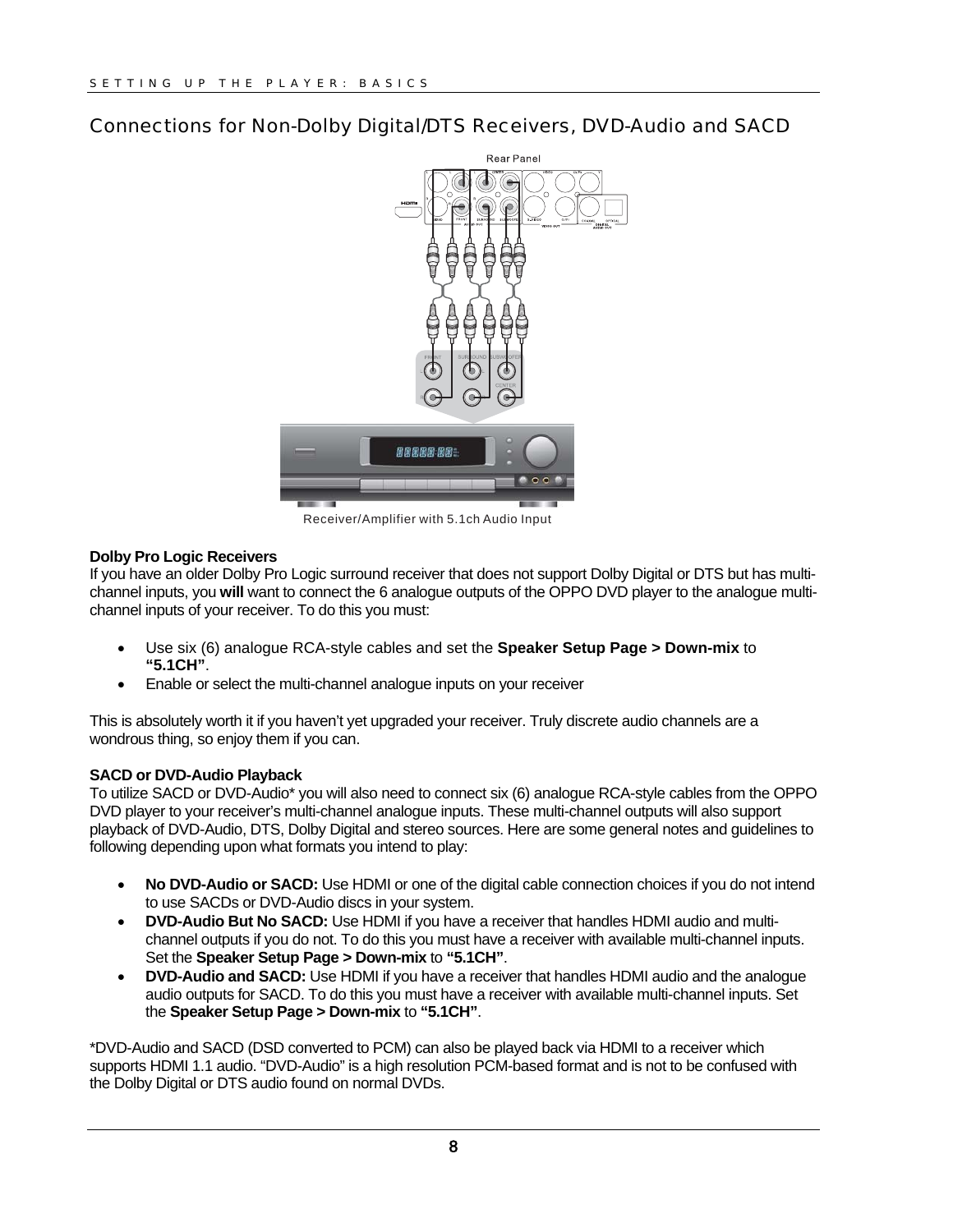# <span id="page-10-0"></span>SETTING UP THE PLAYER: ADVANCED

# Setup Menu Options

The following is an advanced tour of the Setup Menu options which enables control over how your DVD player functions in various situations and with various program material and hardware. The OPPO DV-970HD DVD player comes with a "safe" default configuration, so you should get performance out of your player even if you don't touch the Setup Menu system. For those of you wanting to understand more and really tweak your settings, read on…

## Entering the Setup Menu System

1. Press the SETUP button on the remote control, and the TV screen displays:



- 2. Press the LEFT/RIGHT ARROW buttons to select the setup page. There are 5 pages: **General Setup**, **Speaker Setup**, **Audio Setup**, **Video Setup**, and **Preference**. Press the SELECT button to enter the selected setup page. The **Preference** page can only be accessed when playback is completely stopped, or when there is no disc in the player.
- 3. Press the UP/DOWN ARROW buttons to select the setup item to be changed, and press the SELECT button to change the setting. Grayed-out setup items cannot be changed. To allow changing of such items, make sure the item is applicable, that playback is completely stopped, and/or there is no disc in the player.

For example, in the Video Setup Page (below), you may use the UP/DOWN ARROW buttons to select the "Contrast" setup item, and press the SELECT button to change the "Contrast" setting.



- 4. To select a value from the list of available settings, press the UP/DOWN ARROW buttons and then press the SELECT button to confirm.
- 5. To exit the SETUP menu, press the SETUP button on the remote control.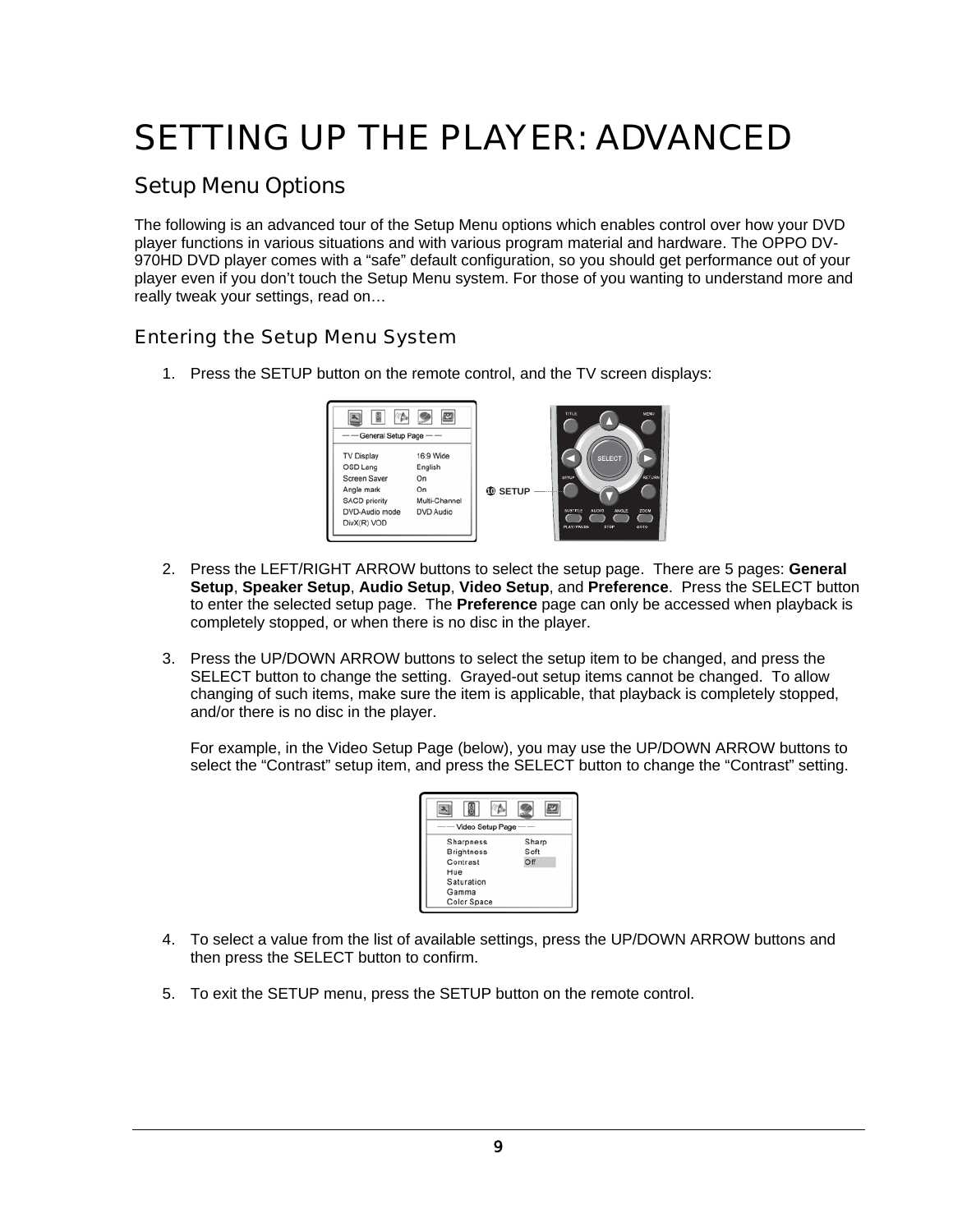## <span id="page-11-0"></span>General Setup Page



- 1. **TV Display**: This is a primary setting and is addressed in the **Setting Up the Player: Basics** section. To set the aspect ratio of the DVD player's output image to match your TV, select from the following:
	- **16:9 Wide** 16:9 (widescreen) sources will be displayed in their native aspect ratio, and 4:3 sources will be stretched.
	- **16:9 Wide/SQZ** 16:9 (widescreen) as well as 4:3 sources will be displayed in their native aspect ratio. Please note that in this mode 4:3 sources will be displayed with black borders on both sides to maintain the correct 4:3 aspect ratio.
	- **4:3 Pan/Scan**  4:3 TV Pan and Scan. Choose when the display is 4:3. Both sides of a widescreen image are clipped (you lose about 30% of the picture).
	- **4:3 Letterbox** 4:3 TV Letterbox. Choose when the display is 4:3. Widescreen image is displayed in "letterbox" format with black borders on top and bottom (preferred).



- 2. **OSD Lang (English)**: English is the only available language for the US version of this player.
- 3. **Screen Saver (on/off)**: To turn on/off the screen saver function. When the screen saver is on, a moving logo will appear instead of the static image after 2 minutes of inactivity. This is designed to minimize the burn-in issue for plasma and CRT display devices.
- 4. **Angle Mark (on/off)**: To turn on/off the display of angle mark when DVD content with multiple available angles is played.
- 5. **SACD Priority:** To select which audio tracks to play for SACD (Super Audio CD). The options are:
	- **Multi-Channel** Play the multi-channel surround audio
	- **2-Channel**  Play the 2-channel stereo audio
	- **CD MODE** Play the CD layer of a hybrid SACD disc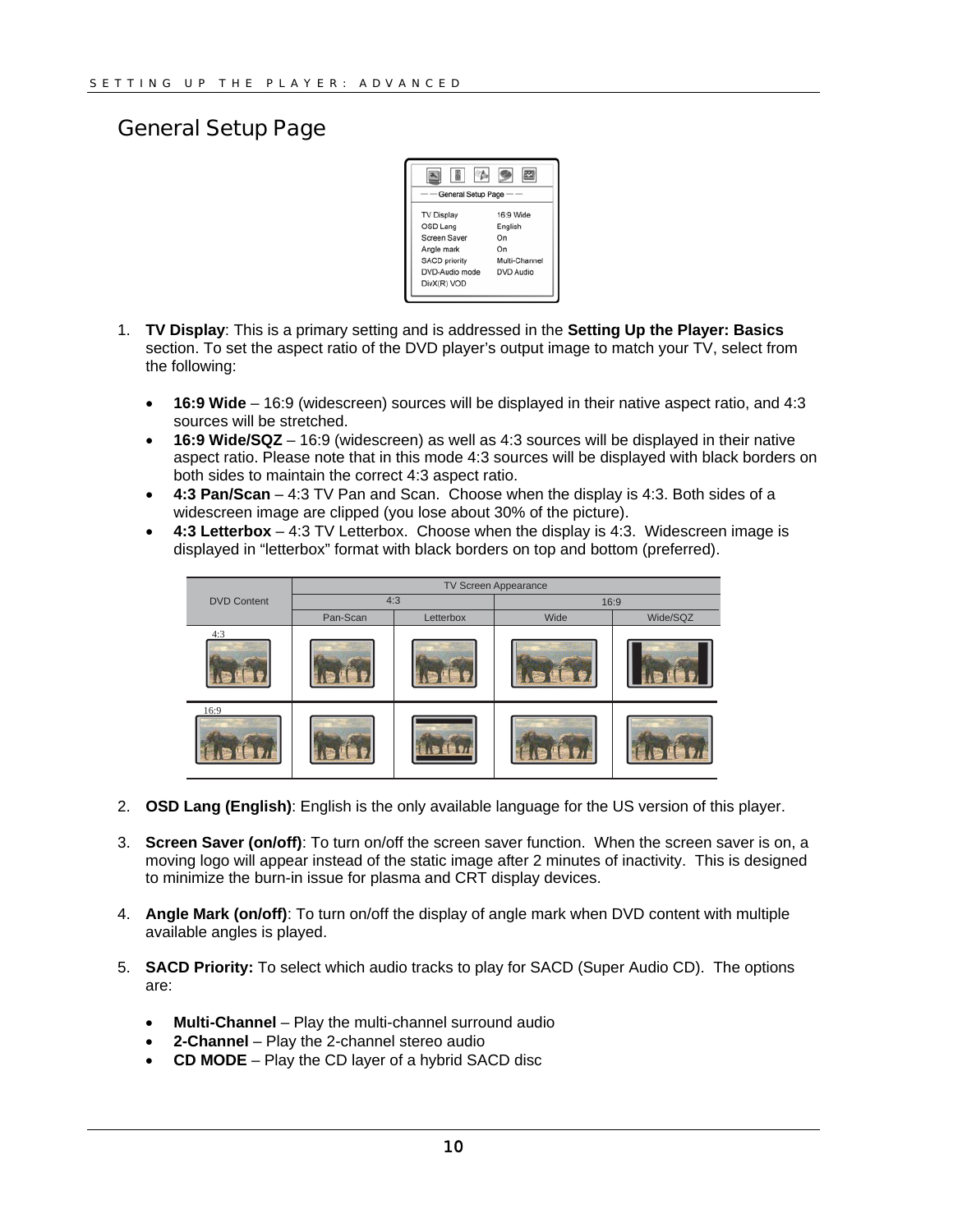- <span id="page-12-0"></span>6. **DVD-Audio Mode:** To select which portion of a hybrid DVD-Audio disc to playback. The options are:
	- **DVD-Audio** Play the DVD-Audio portion of the disc with surround audio
	- **DVD-Video** Play the DVD-Video portion of the disc with Dolby Digital or DTS audio
- 7. **DivX VOD:** Select this to display the device registration code for DivX Video on Demand service (also exits the Setup Menu). To learn more, visit [www.divx.com/vod](http://www.divx.com/vod)



# Speaker Setup Page



- 1. **Down-mix Mode:** This sets the audio down-mix mode to convert multi-channel audio into twochannel output. This setting only affects the "Mixed L/R" analogue audio outputs. The options are:
	- **Left/Right** Left and Right channels only. This mode is intended for use with two-channel Dolby Pro Logic receivers. If the content is encoded with Dolby Pro Logic then the encoded audio will be correctly preserved and passed to the receiver for Dolby Pro Logic processing. For stereo content the output will be stereo.
	- **Stereo** This mode down-mixes decoded multi-channel (5.1ch) audio to 2-channel stereo output. For stereo content the output will be stereo. For multi-channel content the surround and center channels will be mixed with the left and right front channels. Recommended for use with TV sets or stereo receiver/amplifiers.
	- **V. Surround** Virtual Surround. This mode creates a virtual surround effect from stereo or multi-channel audio contents.
	- **5.1CH**  This mode enables 5.1ch decoded analogue audio output. The number of actual output channels depends on the disc. **Note:** For multi-channel content, only the left front and right front channels will be re-produced from the Down-mix outputs. If you are using two speakers and don't hear dialogue or vocals, double check that this mode is not engaged.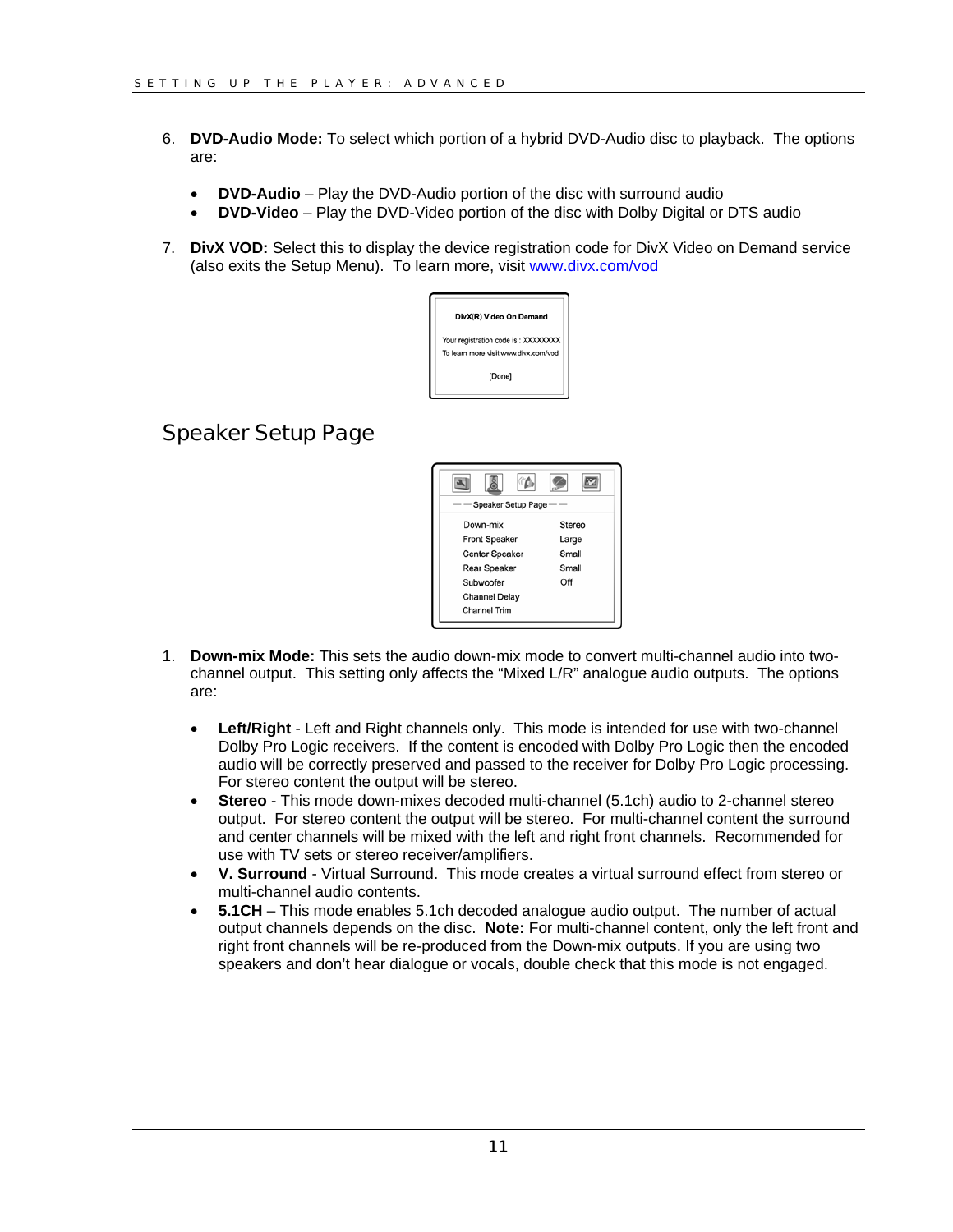#### **Analogue Multi-Channel Output Settings**

The following settings only affect the analogue multi-channel outputs, not the digital coaxial or optical outputs of the DVD player. We recommend using the analogue multi-channel outputs of this player only when you are playing SACD or DVD-Audio discs and/or cannot utilize HDMI or the digital audio outputs with your audio system.

- 2. **Front Speaker:** To set the sound filtering control for the front speakers. The options are:
	- **Large** Choose if the front speakers are full range (reproduce down to at least 40Hz) and if you do not have a subwoofer. Bass frequencies are passed to the front speakers.
	- **Small** Choose if the front speakers are not "full range" speakers (almost all speakers qualify to be "small"). Bass frequencies are not passed to the front speakers to reduce possible distortion. This is the preferred setting for all systems utilizing a subwoofer.
- 3. **Center Speaker:** To set the sound filtering control for the center speaker. The options are:
	- **Large** Choose if the center speaker is full range (reproduces down to at least 40Hz) and if you do not have a subwoofer. Bass frequencies are passed to the center speaker.
	- **Small** Choose if the center speaker is not a "full range" speakers (almost all center channels qualify to be "small"). Bass frequencies are not passed to the front speakers to reduce possible distortion. This is the preferred setting for all systems utilizing a subwoofer.
	- **Off** Choose if there is no center speaker. This sends Center Speaker information to the Front Speaker outputs.
- 4. **Rear Speaker:** To set the sound filtering control for the rear speakers. The options are:
	- **Large** Choose if the rear/surround speakers are full range (reproduce down to at least 40Hz) and if you do not have a subwoofer. Bass frequencies are passed to the rear speakers.
	- **Small** Choose if the rear/surround speakers are not "full range" speakers (almost all speakers qualify to be "small"). Bass frequencies are not passed to the rear speakers to reduce possible distortion.
	- **Off** Choose if there are no rear speakers. This sends Rear Speaker information to the Front Speaker outputs.
- 5. **Subwoofer**: To enable/disable the Subwoofer output. The options are:
	- **On** Subwoofer output is enabled.
	- **Off** Subwoofer output is disabled.
- 6. **Channel Delay:** This feature, which is displayed in inches, sets the delay time for the Center and Rear speakers as well as the Subwoofer. The delay is to compensate for differences between the distance of the Front speakers to the listening position, and the distances measured by the other speakers in the system (Center, Surrounds and Subwoofer).



• Measure the distance (in inches) from the primary listening position to the Front Left Speaker. This is your baseline measurement – the primary distance that will determine the adjustments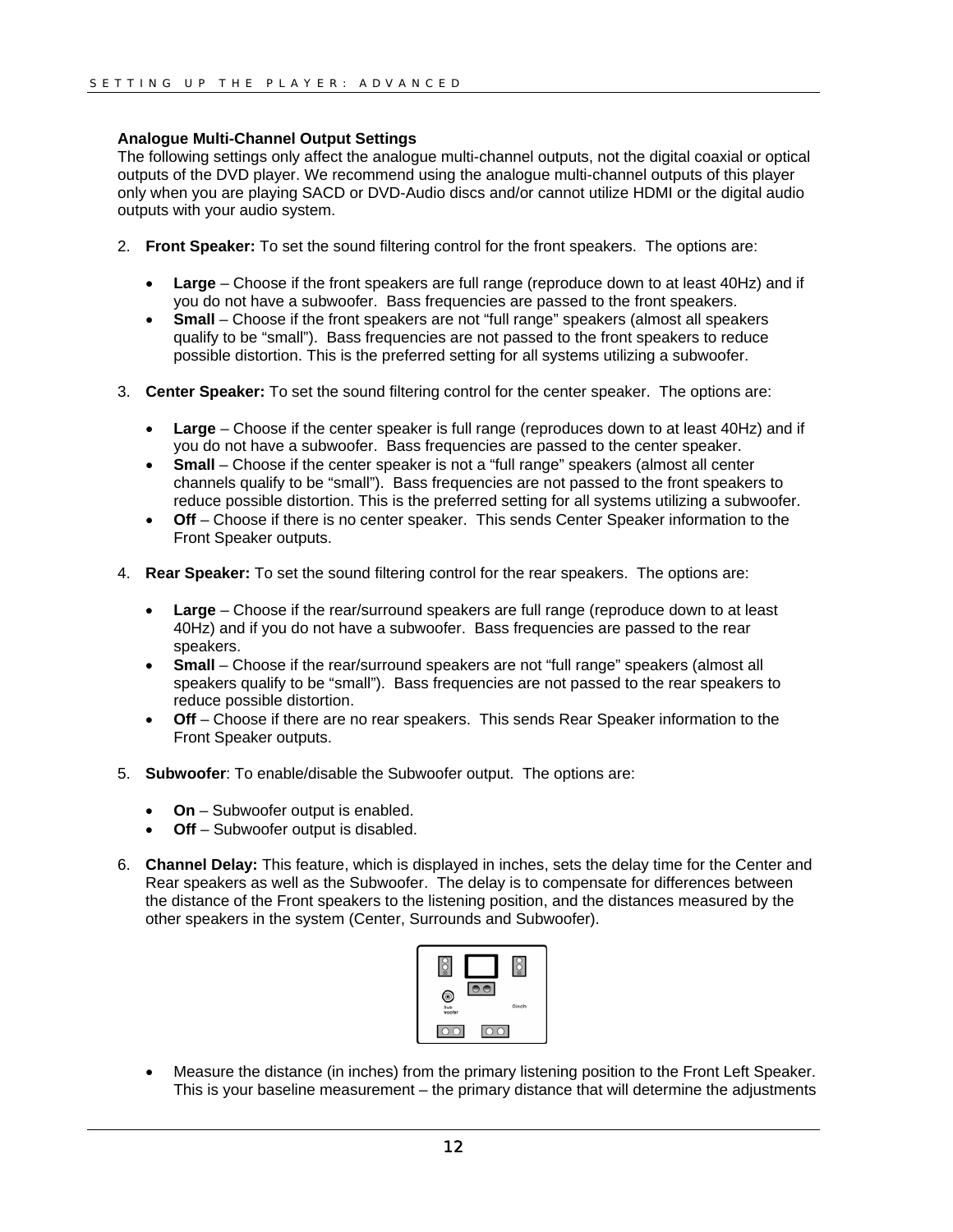for your system. Your Front Right and Left speakers should measure the same distance. If they do not, please adjust them if possible.

- Press the UP/DOWN ARROW buttons to select the first speaker to configure.
- Measure the distance (in inches) from that speaker to the listening position. If it is LESS than the distance to the Front Left speaker, enter the difference (as close as possible) in inches using the LEFT/RIGHT ARROW buttons. If it is GREATER than the distance to the Front Left speaker, then leave the value at 0.
- Repeat for each speaker in the system (Center, Left Surround, Right Surround, and Subwoofer) as available.
- Press the SELECT button to confirm the settings and return to the Speaker Setup Page.

#### **Example Channel Delay Adjustment:**



- If the distance between the listener and the front speakers are 60 inches, and the distance between the listener and the left surround speaker is 80 inches, the distance difference is 20 inches.
- This DVD player does not support delays for when the distance between the center or surround speakers and the listener are **shorter** than that between the front speakers and the listener.
- In case the channel delay settings cannot match your speaker configuration, please set all distance difference to 0 inch and use your receiver/amplifier to set the channel delay (if possible).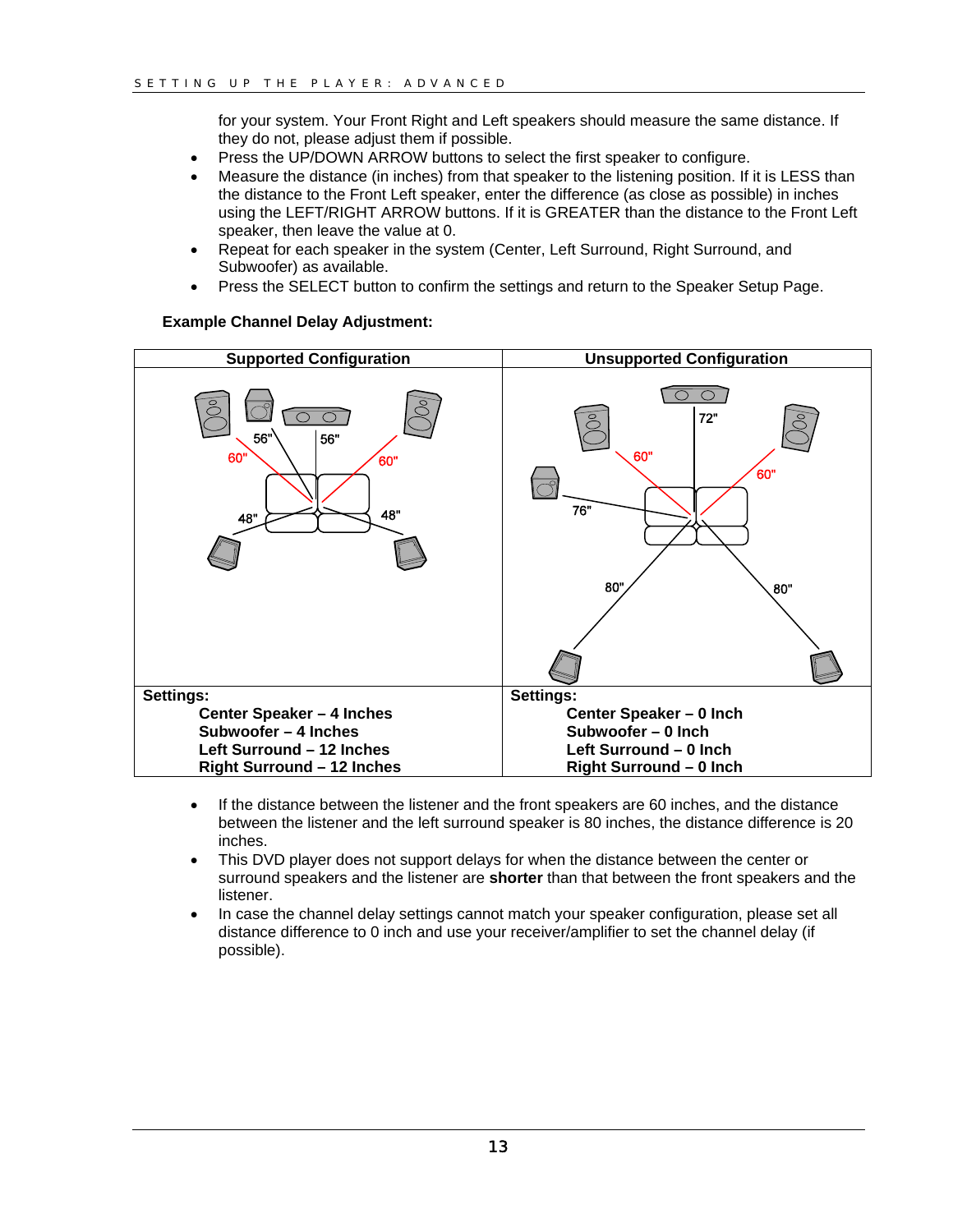<span id="page-15-0"></span>7. **Channel Trim:** To set the volume of each individual channel.



- Press the LEFT/RIGHT ARROW buttons to select the channel to be adjusted.
- Press the UP/DOWN ARROW buttons to raise or lower the volume of the selected channel in 0.5dB increments.
- Press the SELECT button to confirm the settings and return to the **Speaker Setup** Page.

## Audio Setup Page



- 1. **EQ Type (None/Rock/Pop/Live/Dance/Techno/Classic/Soft):** This sets a corresponding equalization pattern type to the current music track. **Note:** These EQ options are not available for SACD, DTS or DVD-Audio tracks.
- 2. **Sound Field (Off/Concert/Living/Room/Hall/Bathroom/Cave/Arena/Church):** These allow users to engage fun sound field effects that will alter the original audio presentation as it was intended. **Note:** These EQ options are not available for SACD, DTS or DVD-Audio tracks.
- 3. **SPDIF Output:** This set the bit stream type of the digital audio output for use with Dolby Digital and DTS-compatible receivers. The options are:
	- **Raw** Passes the encoded multi-channel digital audio unaltered. Choose this setting if your receiver/amplifier is capable of decoding Dolby Digital and/or DTS.
	- **PCM** Forces down-mixed 2-channel digital audio output. Choose this setting if your receiver/amplifier only supports stereo digital (PCM) audio.
- 4. **LPCM Rate:** To set the maximum Linear PCM output frequency. The options are:
	- **48K** Supported by most equipment.
	- **96K** Allows a higher sampling rate and frequency response. Ensure that the receiver/amplifier can support it.
	- **192K** Allows the highest sampling rate and frequency response. Ensure that the receiver/amplifier can support it and that your dogs are safely away from the listening area.

**Note:** The LPCM rate is selectable only when HDMI Audio is turned off.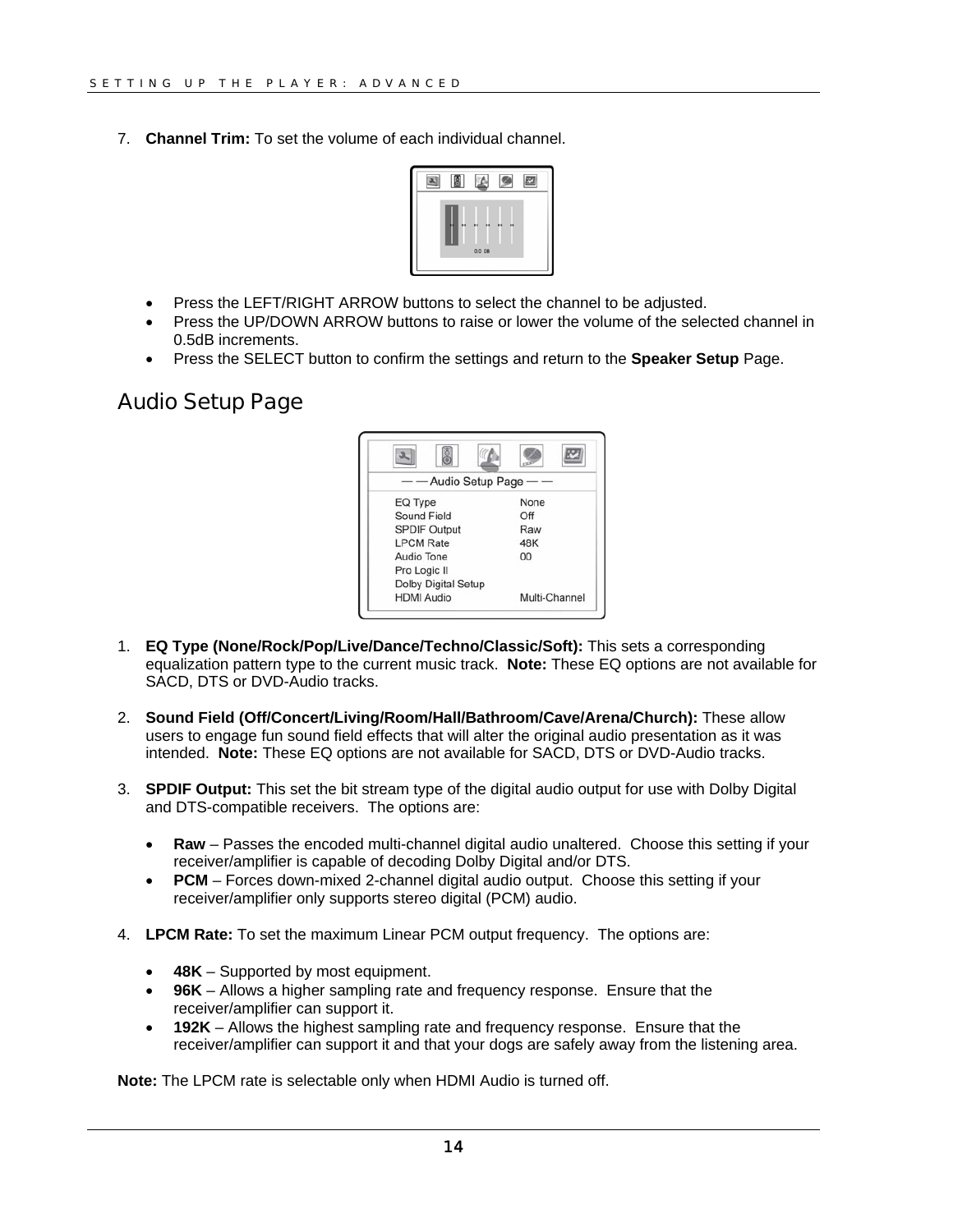- 5. **Audio Tone (+/-16)**: This function raises or lowers the tone (key/pitch) of the audio track. This is useful for playing Karaoke discs and should not be used for regular music listening or movies.
	- Press the SELECT button to show the tone control window.
	- Press the LEFT/RIGHT ARROW buttons to lower or raise the tone/pitch.
	- Press the SELECT button to confirm the setting.
- 6. **Pro Logic II:** Taking a step further than most DVD players, the OPPO DVD player allows you to configure Dolby Pro Logic II to expand 2-channel source audio into full 5-channel surround sound. **Note:** Pro Logic II functionality is effective only when **Speaker Setup Page > Down-mix** is set to **"5.1ch"** and **SPDIF Output** is set to **"Raw"**.
	- Press the SELECT button to enter the Pro Logic II Config page.
	- Press the LEFT ARROW button to exit the Pro Logic II Config page.



- A. **Pro Logic II:** To turn on or off the Pro Logic II processing. The options are:
	- **On** Pro Logic II processing is always on
	- **Off** –Pro Logic II processing is disabled
	- **Auto** Pro Logic II processing is on only when Dolby Pro Logic II encoded content is detected.
- B. **Mode**: To set the processing mode of Pro Logic II. The options are:
	- **Music** The surround experience is tailored for multi-channel music playback
	- **Movie** Emphasis is given to the center channel as two-channel audio is decoded and played back into your 5.1 system
	- **Pro Logic** This activates decoding and processing of the original Dolby Pro Logic processing with mono-surround channel. We recommend using the Dolby Pro Logic Movie mode in lie of this 4-channel surround format.
	- **Auto** Automatically selects processing mode based on the input format
- C. **Panorama (Music mode only)**: Turns on/off panorama mode. When turned on, the front stereo audio is partially fed into the surround channels for an enveloping effect.
- D. **Dimension (Music mode only)**: Allows gradual adjustment of the soundfield either towards the front or towards the rear. This is useful in setting a more even balance from all speakers with some rooms.
- E. **Center Width (Music mode only)**: To control the width of the center channel sound effect by blending the center speaker to the left and right speakers. As the level number increases, the center channel sound moves toward the left and right speakers.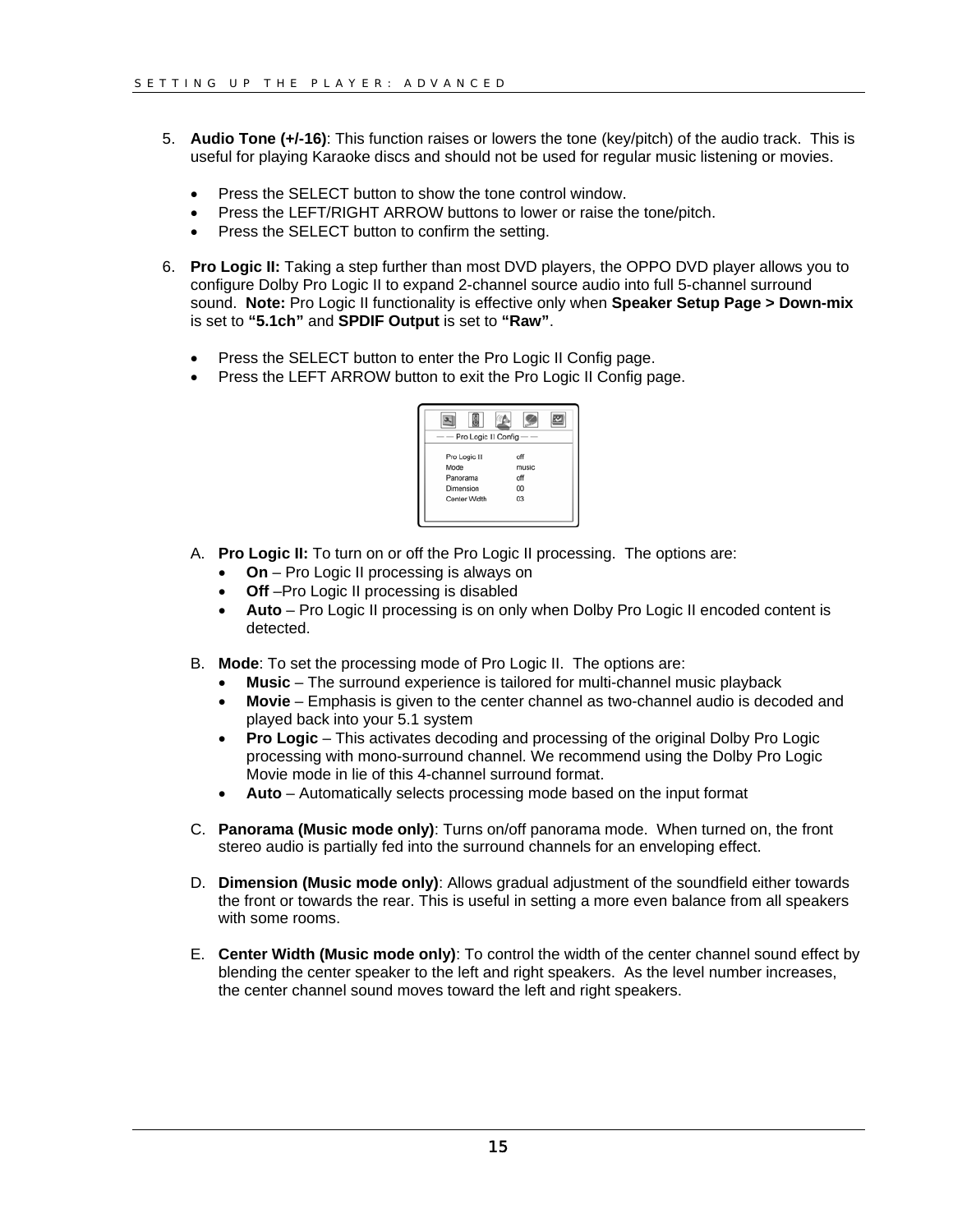<span id="page-17-0"></span>7. **Dolby Digital Setup:** To configure the Dolby Digital decoder, press the SELECT button to enter the Dolby Digital Setup page and press the LEFT ARROW button to exit the Dolby Digital Setup page.



- A. **Dual Mono:** To choose the output for Dolby Digital discs encoded with two independent audio channels, such as bilingual programs. The options are:
	- **Stereo** Stereo output
	- **L-Mono** Left channel output to both Left and Right speakers.
	- **R-Mono** Right channel output to both Left and Right speakers.
	- **Mix Mono** Left and Right channels mixed to both Left and Right speakers.
- B. **Dynamic**: To set the Dynamic Range Compression (DRC). DRC can smooth out the sonic peaks and valleys common with wide-range digital audio. Increasing DRC may make low level audio more audible during low-level listening. Decreasing or turning off DRC restores the sonic energy present in the original recording.
- 8. **HDMI Audio**: Turns the audio output from the HDMI port on or off.
	- A. **Multi-Channel** Digital audio output via HDMI will be multi-channel PCM format (HDMI 1.1 audio). The Down-mix setting in the "Speaker Setup Page" will affect whether and how multichannel audio content will be down-mixed to stereo. When this option is selected, compressed audio bit streams will decoded by the DVD player.
	- B. **SPDIF**  Digital audio output via HDMI will be the same as the SPDIF (digital coaxial/optical audio) output. The SPDIF setting will affect whether 2-channel PCM or raw compressed bit streams will be carried over via HDMI. When this option is selected and SPDIF is set to "Raw", the TV or HDMI A/V receiver must decode compressed audio formats. (Copyright protection on some DVD-Audio and Super Audio CD discs may prevent audio output via HDMI with this setting.)
	- C. **Off** No digital audio output via HDMI.

# Video Setup Page

| Video Setup Page  |            |
|-------------------|------------|
| Sharpness         | Off        |
| <b>Brightness</b> | 00         |
| Contrast          | 00         |
| Hue               | 00         |
| Saturation        | 00         |
| Gamma             | Off        |
| Color Space       | <b>RGB</b> |

- 1. **Sharpness:** To set the sharpness of video output. Sharpness level can be set with the following options:
	- **Sharp** Enables edge enhancement which is an artificial and picture-degrading feature. We recommend leaving this off.
	- **Soft** Softens edges by smoothing the image which may cause slight loss of details.
	- **Off (recommended)** Turns off edge enhancement completely.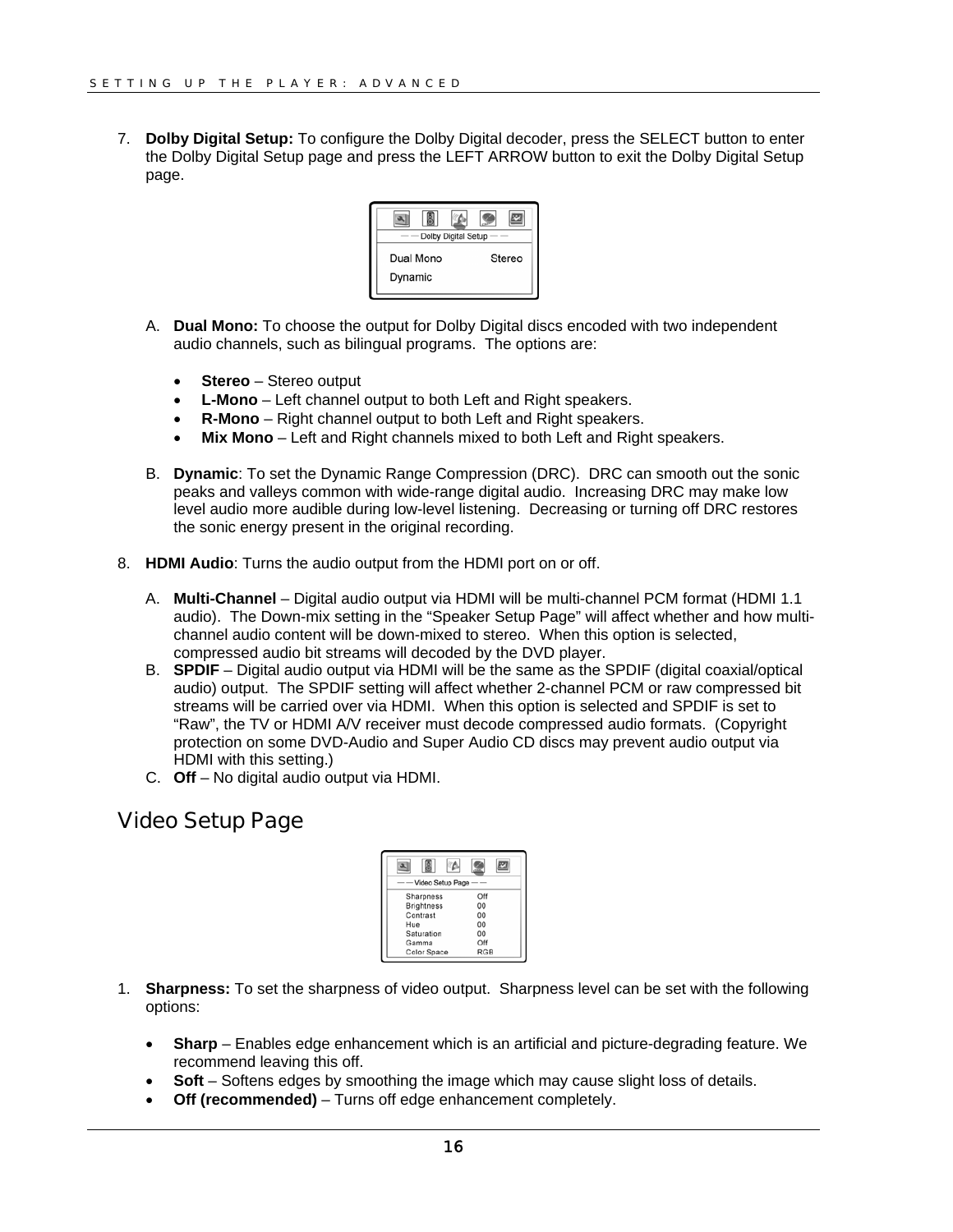- 2. **Brightness**: Adjusts the brightness (black level) of the video output.
	- Press the SELECT button to show the Brightness scale, and then use the LEFT/RIGHT ARROW buttons to adjust.
	- Press the SELECT button to confirm the new setting.
- 3. **Contrast**: Adjusts the contrast (white level) of the video output.



The ability to set brightness and contrast is no small thing. If you do not have the correct black and white levels then your images can appear washed out or you won't be able to see into the shadows when watching darker scenes in movies. Televisions have brightness (black level) and contrast (white level) controls; however it may take a combination of tweaking both the DVD player and your television to get just the right result. We recommend using a calibration DVD like *AVIA Guide to Home Theater* or *Digital Video Essentials* and setting your display for the best possible picture. Once that is done, see if the DVD player settings can get

- 4. **Hue**: Adjusts the hue (tint) of the video output.
- 5. **Saturation**: Adjusts the saturation (color intensity level) of the video output.
- 6. **Gamma**: Adjusts the Gamma (the actual transition from black to white) of the video output. The available settings are High, Medium, Low and Off.
- 7. **Color Space**: Selects the color space for the HDMI output. The available options are:
	- **Auto (recommended)** Allows the DVD player to automatically select the best color space based on capability information collected from the TV display.
	- **YCbCr 4:4:4** Forces YCbCr 4:4:4 color space. If you select this option please make sure that your TV is configured to accept YCbCr 4:4:4 signals, otherwise the video color will be incorrect.
	- **RGB** Forces RGB color space. If you select this option please make sure that your TV is configured to accept RGB signals, otherwise the video color will be incorrect.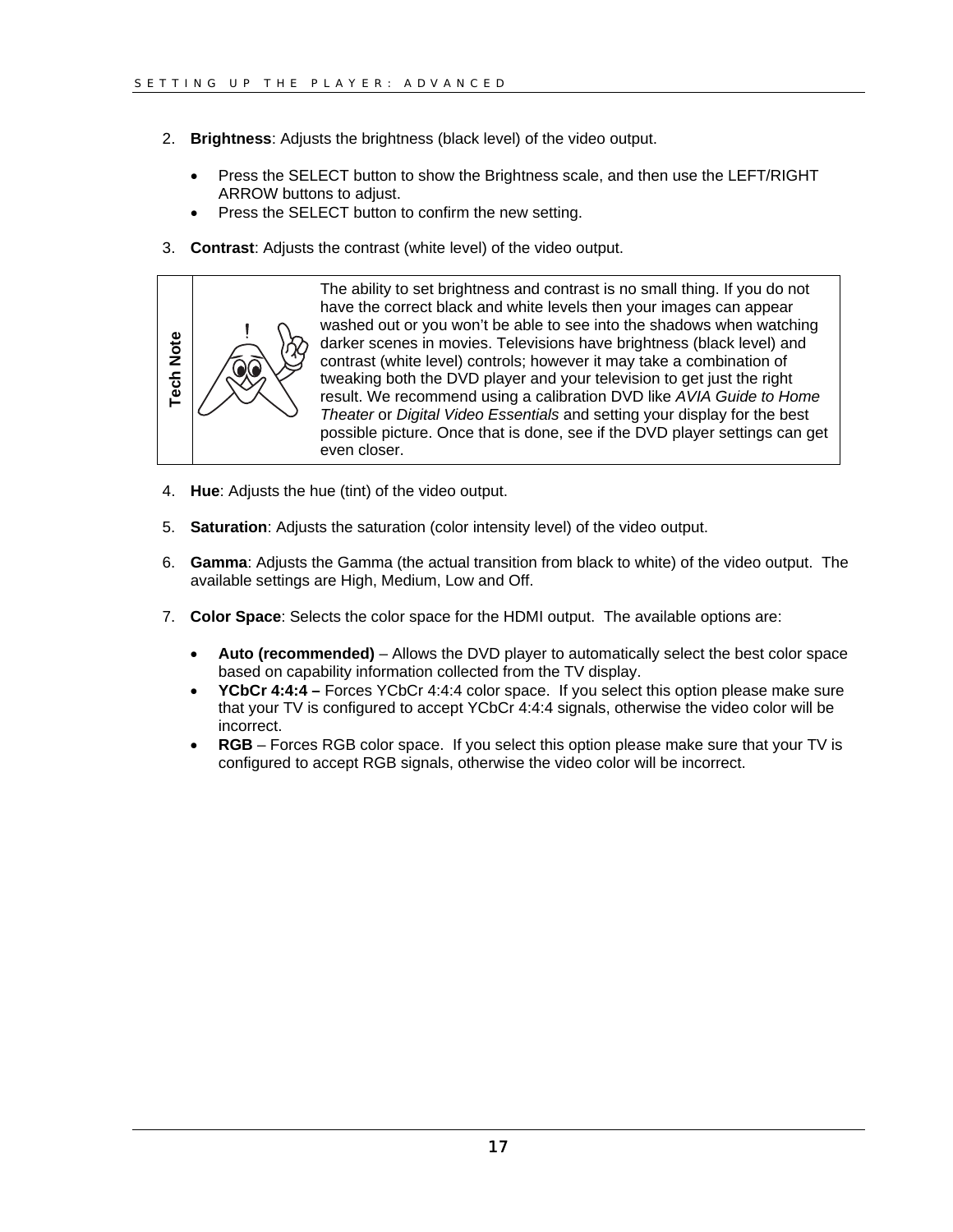# <span id="page-19-0"></span>Preference Page



The Preference Page can only be accessed when playback is completely stopped, or when there is no disc in the DVD player.

- 1. **TV Type:** Sets the output video system (PAL/NTSC) to match the type of TV. The options are:
	- **Auto** No system conversion is performed. The output video system is the same as that encoded on the disc. This requires a TV that supports NTSC and PAL input.
	- **PAL** When playing PAL-encoded discs, no system conversion is performed. NTSCencoded discs are converted to PAL output.
	- **NTSC (default)** When playing NTSC-encoded (Region 1) discs, no system conversion is performed. PAL-encoded discs are converted to NTSC output.
- 2. **PBC** (Play Back Control): Enables/disables play back control by disc contents. The options are:
	- **On** If the disc contains Play Back Control, follow the disc instructions.
	- **Off** Play back the contents by sequence.
- 3. **Audio**: Sets the preferred audio language for DVD. If an audio track of the selected language is available on the disc, the audio track will be played back.
- 4. **Subtitle**: Sets the preferred subtitle language for DVD. If a subtitle of the selected language is available, it will be displayed. When "Auto" is selected, the subtitle display is decided by the disc.
- 5. **Disc Menu**: Sets the preferred language for displaying DVD disc menus. If a disc menu of the selected language is available, the menu will be shown instead of the default disc menu.



If your preferred language is not listed in the Audio, Subtitle or Disc Menu options, select "Other" and enter the Language Code found on the Users Manual that comes with your DVD player.

- 6. **Parental Control**: Sets parental control ratings in order to prevent minors from watching inappropriate contents. This function requires that the disc being properly rated and encoded.
	- Press the SELECT button to bring up the rating selection menu.
	- Press the UP/DOWN ARROW buttons to select the rating to allow (G/PG/PG 13/PGR/R/NC17/ADULT). The selected rating and below will be allowed, and any rating above the selected will be blocked.
	- Press the SELECT button to confirm the selection. You will be asked for the parental control password. Enter the password (default password: 7890) and press the SELECT button.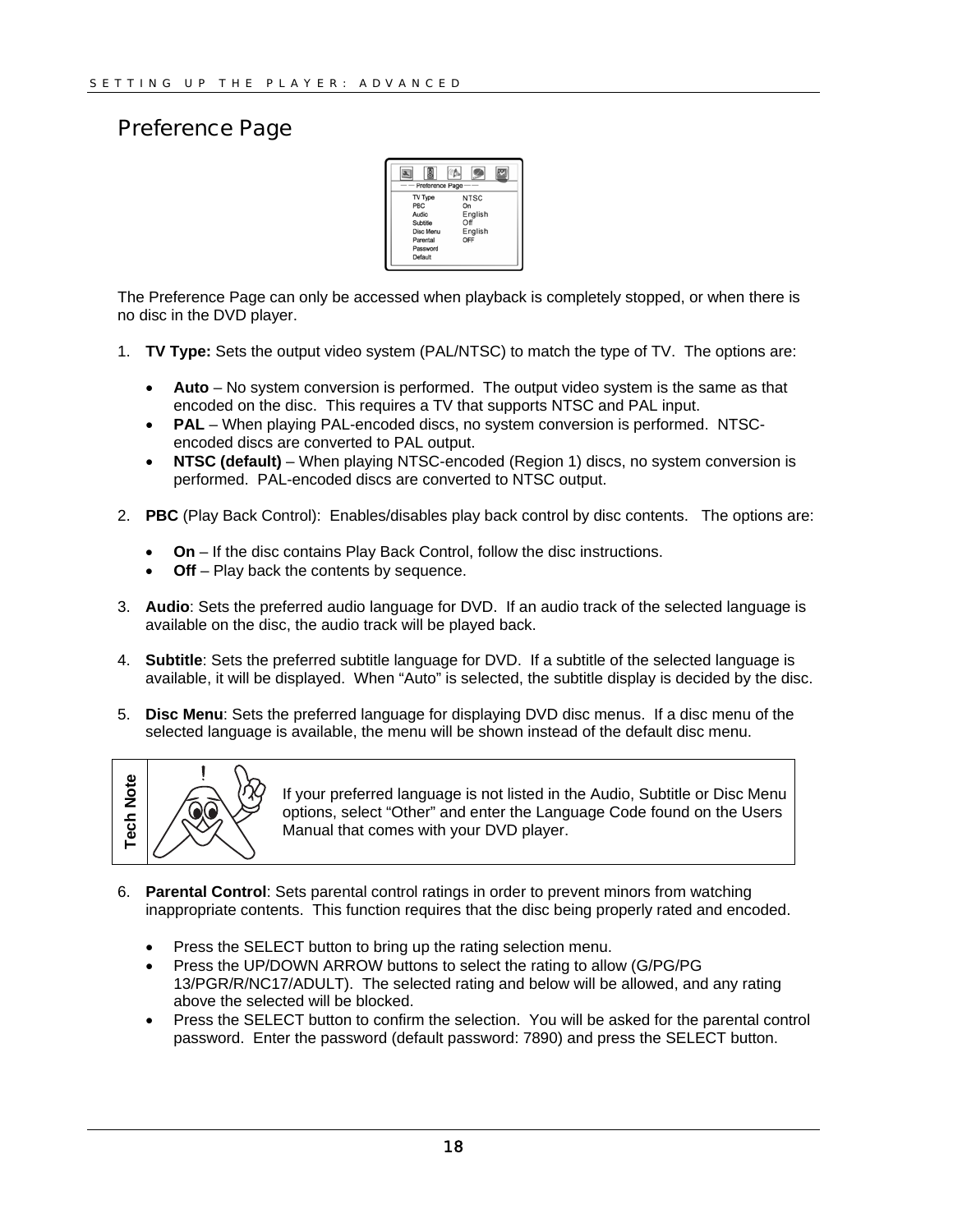7. **Password**: Sets parental control password. To change the password, enter the old password (default: 7890) and then enter a 4-digit number as the new password. Enter the new password again to confirm, and then press the SELECT button.

| Old Password     |  |
|------------------|--|
| New Password     |  |
| Confirm Password |  |

8. **Default**: Resets all settings to the factory default value. The parental control password will not be reset.